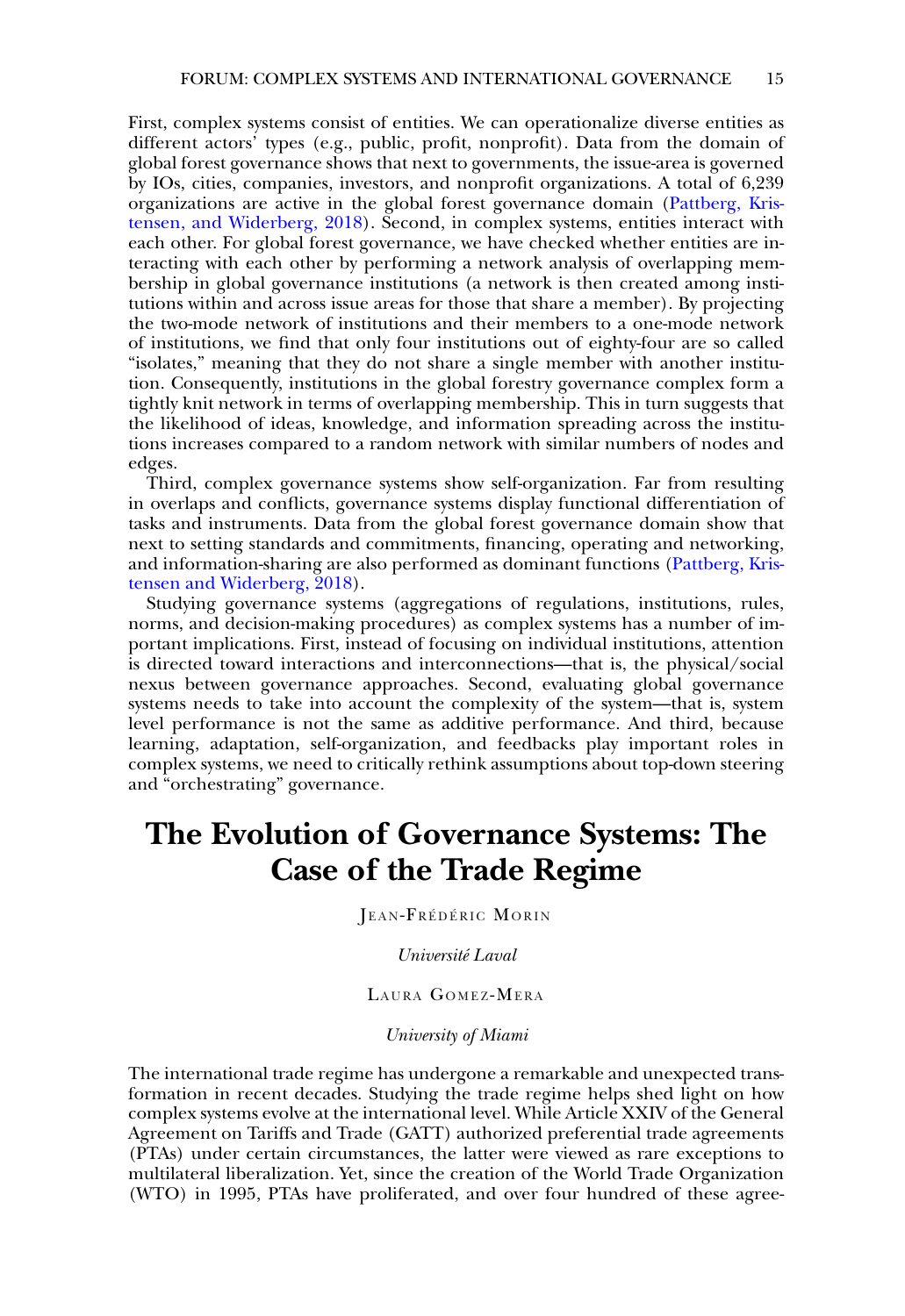## 16 *The Forum*

ments have been signed. In addition, PTAs are now more far reaching. Some recent agreements include provisions on a variety of issues, such as investment, competition policy, intellectual property and the environment. As a result, the international trade regime now overlaps with several other bodies of international law that were previously quite distinct.

In the early 1980s, scholars started considering trade institutions as a regime (Finalyzson and Zacher 1981; Ruggie 1982). The trade regime was recognized as being "complicated," given the nuanced rules, which were difficult to interpret and apply. The early literature typically focused on the exogenous conditions necessary to create and maintain the trade regime, such as the active investment of a benevolent hegemon. However, early studies on the trade regime assumed it was inert and largely overlooked its complex endogenous dynamics.

Theoretical developments in the IR scholarship on regimes (Raustiala and Victor, 2004) were gradually reflected in research on the global governance of trade. Thus, the existence of interactions and overlaps among a growing number of trade institutions began to be acknowledged. Some studies explain the recent proliferation of trade agreements in reference to "contagion" and the effects of competition between countries (e.g., Egger and Larch 2008; Baccini and Dür 2012). Others focus on the legal content of trade agreements, by examining how specific treaty characteristics are diffused across the network of trade agreements (e.g., Horn, Mavroidis, and Sapir 2010; Milewicz et al. 2016). A third stream of literature examines the interactions between bilateral, regional, and multilateral trade agreements (e.g., Davis 2009; Gómez-Mera and Molinari 2014; Gómez-Mera 2015; Brandi 2017). Finally, scholars have studied the consequences of the overlap between trade and nontrade institutions (e.g., Jinnah 2011; Carneiro 2014; Morin and Orsini 2014).

Despite the growing interest in interactions among trade institutions, few studies approach the trade regime as a complex system.<sup>2</sup> Much of the literature on the trade regime remains conspicuously agent-centric and ignores system effects. Even studies that use the concept of "complexity" to analyze the governance of trade focus on how overlap and density constrain and shape the strategies adopted by trade negotiators (Davis 2009; Meunier and Morin 2014). Little attention has been paid to the many unexpected consequences of the interactions and their effects on the evolution of the trade regime itself. While the focus on agency is extremely valuable for understanding the governance of trade, it leaves some important more holistic—questions unanswered.

Is the trade regime a complex system? The introduction to this forum argues that a complex system displays four characteristics: it includes multiple units of various types, these units are intricately interconnected, they operate at different levels, and they constitute a system that is open to its external environment. The trade regime has all four characteristics.

First, the trade regime is made up of elements of various types. It includes WTO multilateral agreements and hundreds of PTAs (Dür, Baccini, and Elsig 2014). The scope of these agreements varies in terms of the depth of economic integration. They can be partial, for example, when arrangements are limited to a specific industrial sector, or comprehensive, which is the case for common markets that share a single currency and common regulatory bodies. PTAs also vary in terms of their level of institutionalization. Some rely on intergovernmental arrangements, while others delegate competencies to supranational agents. A multitude of government officials, businesses, and civil society actors interact through and around these institutions.

Second, these elements are deeply interconnected and interdependent. Trade institutions are held together by a shared set of liberal principles and objectives, which were first laid out in the GATT of 1947. When compared, trade agreements

 $^2$  One exception is Morin, Pauwelyn, and Hollway (2017).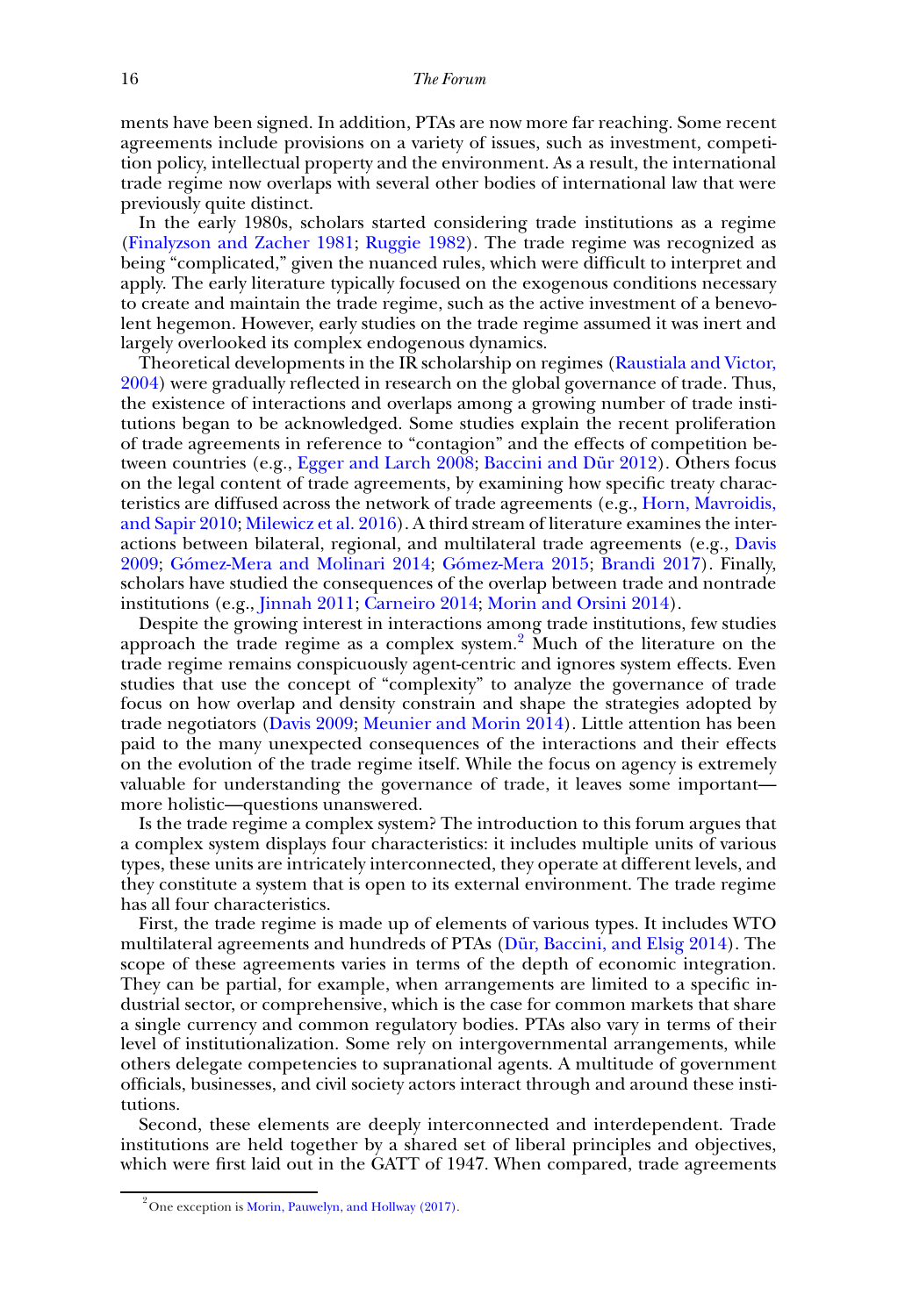

**Figure 1.** Evolution of the PTA Network Structure. Source: Authors, with data from Dür, Baccini, and Elsig 2014

present a degree of coherence, despite significant differences in their design and their impressive proliferation. This is largely the result of dense social and political links among the elements in the system (Wolfe 2005; Pauwelyn and Alschner 2014). For example, Solis, Stallings, and Katada (2009) argue that policy emulation among like-minded elites contributed to the spread of trade agreements in the Pacific Rim. These trade agreements are linked and have formed a network structure. Figure 1 shows the evolution of the PTA network. Each node represents a country and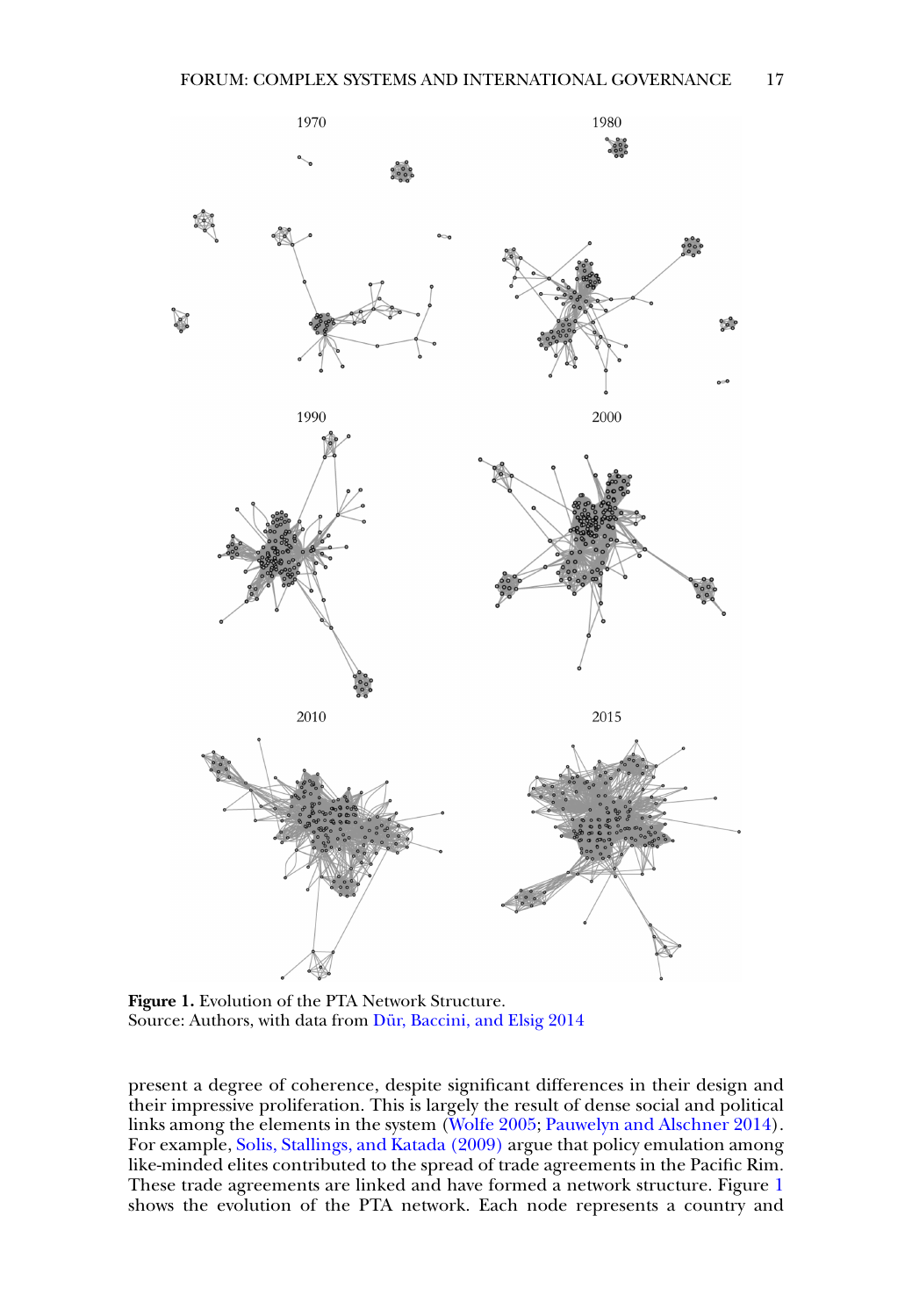each connection represents a PTA between countries. Research has revealed that this evolving network structure influences the ways in which countries interpret existing agreements and negotiate new ones. According to Lee and Bai (2013), "transitivity" and "homophily" dynamics in the network of trade agreements explain why countries tend to join PTAs.

Third, the structure of the trade regime has multiple levels. The actors and institutions in the trade regime occupy a series of interrelated levels—multilateral, regional, and bilateral. In addition to this geographical structure, a legal structure differentiates among macro principles, meso norms, and micro rules. The dynamics at one level, such as proliferation, competition, diffusion, innovation, or concentration, affect the dynamics at different levels of organization (Kim and Manger 2017). This applies to both the geographic and legal scale. For example, competition between two regional blocs might favor the proliferation of bilateral agreements concluded by the two blocs with third countries. Likewise, the competition between alternative norms, setting out how science should inform trade policy, can lead to the proliferation of detailed rules governing sanitary restrictions on food products.

Finally, the trade regime is open to its environment and interacts intensively with other systems. One prominent example is the gradual imbrication of the trade and investment regimes. As Puig (2014, 493) states, "What had been relatively clear distinct regimes are now blurring, forming an emerging international economic law 'regime complex.'" With the convergence of the trade and investment regimes, the public and private enforcement of international economic law has become increasingly entangled. Recent trade agreements contain "hybrids" of public and private enforcement, allowing multiple actors to "interact within complex ecologies of adjudication." (Puig 2014, 493) In this sense, the trade governance system (including PTAs linked by partly overlapping membership) coevolves with the broader global economic system (including firms linked by various types of transaction and ownership). Positive feedback between the system of governing institutions and the system of governed actors increases returns and stimulates their respective growth.

The trade regime also displays the three properties of complex systems identified in the introduction, namely self-organization, emergence, and adaptation. The trade regime is a self-organizing system. The wide range of actors and institutions involved in trade governance interact without any central hierarchical coordination. While the WTO plays a certain orchestrating role, it remains a "member-driven" organization. The rules governing trade relations emerge from negotiations between governments, often with input from private and technical actors. The governments do not even notify the WTO systematically of their PTAs, despite the requirements of the GATT Article XXIV (Mavroidis 2011).

The second property of complex systems, emergence, refers to the unexpected systemic outcomes resulting from the interactions between the units in the system. The trade regime has directly contributed to the emergence of economic globalization, a feature that is not only greater but also different than the sum of the parts of the trade regime. The depth of integration and interdependence achieved over the past seventy years would have been hard to envisage in 1947, when the GATT was concluded. Yet, by reducing national trade barriers, the GATT and the first PTAs have had an important impact on the nature of international production, as well as investment patterns (Orefice and Rocha 2014). They have led to the contemporary increase in the trade in services, the growth in investment flows, the development of intra-industry and intrafirm trade, the creation of complex chains of suppliers, and the expansion of transnational firms. These radical transformations are so profound that new measurements and concepts are required to make sense of the emerging trade realities. For example, most experts now consider that the notion of "trade surplus" is an obsolete measure of national economic performance, whereas the concept of "global value chains" now reflects the need to modernize the trade regime (Baldwin 2014).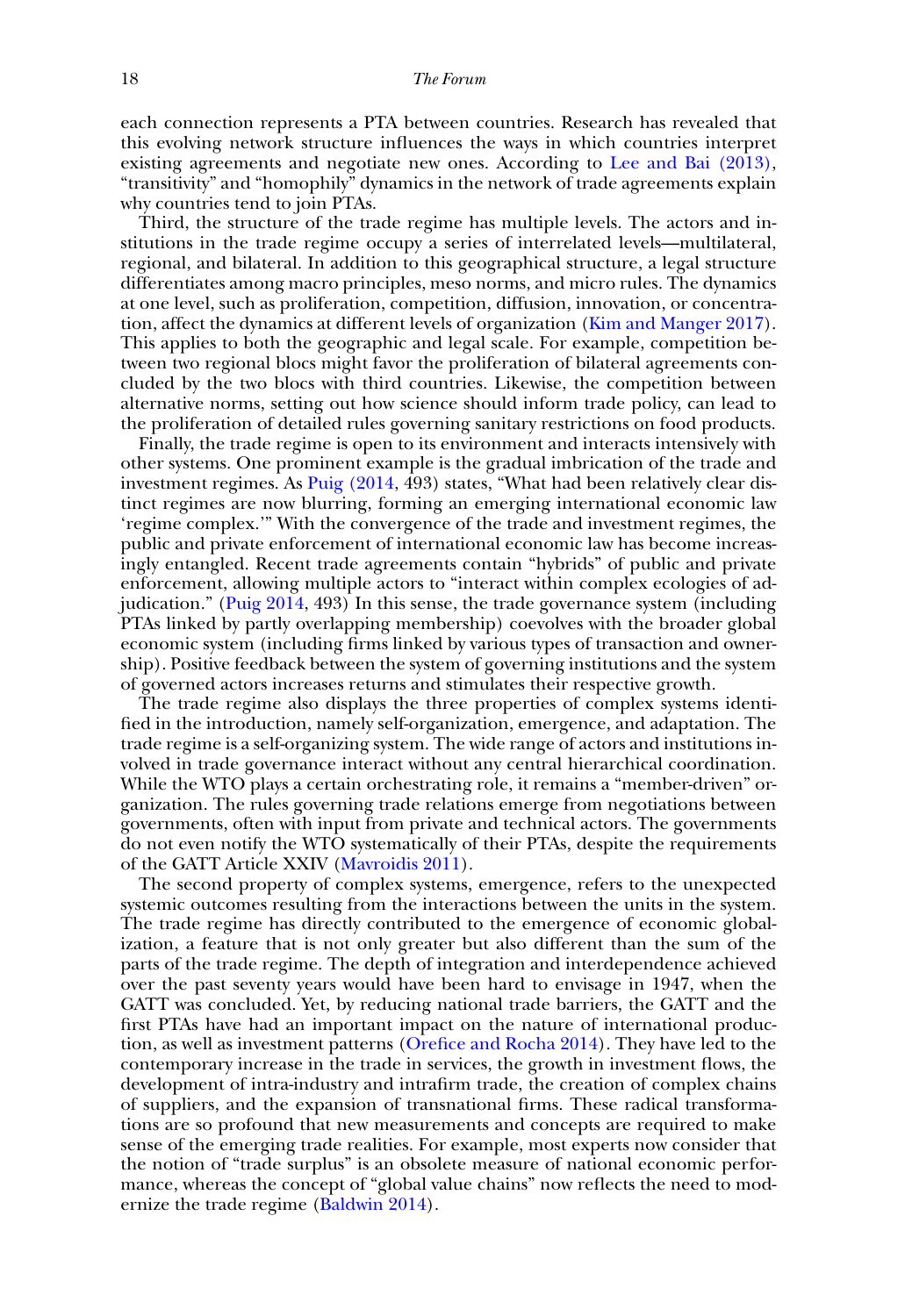These shifting patterns in international trade have led to adaptive reactions in the trade regime, the third property of complex systems. The early multilateral and regional trade agreements primarily focused on the exchange of market access and facilitating the exchange of end products. These agreements generated a significant expansion in trade. In turn, this has created new incentives and additional regulatory pressures—a feedback loop—with implications for the coordination and harmonization of various behind-the-border rules. In response to this, recent PTAs provide a much deeper level of integration, with detailed chapters on service liberalization, regulatory cooperation, labor mobility, telecommunications, competition policy, financial regulations, intellectual property, investment protection and public procurement. It is clear that the number and scope of recent PTAs go far beyond what was anticipated when Article XXIV was drafted in 1947 (Chase 2006).

These properties—self-organization, emergence, and adaptation—create endogenous dynamics. One key insight of complexity theory is that complex systems evolve at the edge of order and chaos. As mentioned in the introduction to this forum, reinforcing positive feedback makes complex systems particularly sensitive to their initial conditions. Joost Pauwelyn provides examples of such path dependency in the trade regime. He states that the initial articulation of "national treatment" and the old notion of "fair and equitable treatment of foreign investors" have become the dominant standard in international economic law. He goes on to explain that network externalities favor these standards over newly introduced clauses, even when alternative clauses are clearly more suitable (2014, 414). However, complex systems also have negative feedback loops. Unexpected trade disputes, disguised trade restrictions and social contestation have all contributed to the introduction of additional safeguards in trade agreements, notably with regard to investment liberalization and environmental protection (Morin and Gagné 2007; Morin, Pauwelyn, and Hollway 2017). This combination of positive and negative feedback makes complex systems unstable and makes it impossible to predict exactly how they will evolve.

When it comes to analyzing the trade regime, the only reasonable prediction that complexity theory can provide is that endogenous negative and positive feedback will continue to make the trade regime increasingly more complex. Complexity theorist Stuart Kauffman believes that complex systems have the propensity to grow endogenously in their complexity. He suggests that this feature could be a candidate fourth law of thermodynamics (2000, 142). Although Kauffman is referring to the biosphere, other complexity theorists have shown that governance systems display similar autopoiesis: nonlinear interactions between existing elements generate new elements, making the system more complex (Teubner 1993; Luhmann 1995).

In this perspective, complexity is a continuous not a dichotomous variable. Complexity is often considered to be either present or absent in a system. However, it can be conceived as a continuum and measured along various dimensions corresponding to the characteristics of complex systems: the number and diversity of units, the density of their interconnections, the multiplicity of scales, and the degree of interactions with the external environment. Presumably, a certain threshold is necessary on each of these dimensions for a system to be sufficiently complex to exhibit the properties associated with complex systems—namely, self-organization, emergence, and adaptation. However, even when the threshold is reached, complex systems tend to continue to grow in complexity.

This is the case for the trade regime. It reached a threshold in the early 1990s and has been exhibiting complexity properties since then. It was around that time that trade institutions started to proliferate exponentially. They are also becoming increasingly diverse, with the emergence of new institutional forms, such as plurilateral sectoral agreements (e.g., the Anti-Counterfeiting Trade Agreement), routinized trade summits (e.g., the India-Brazil-South Africa Summits), venues for